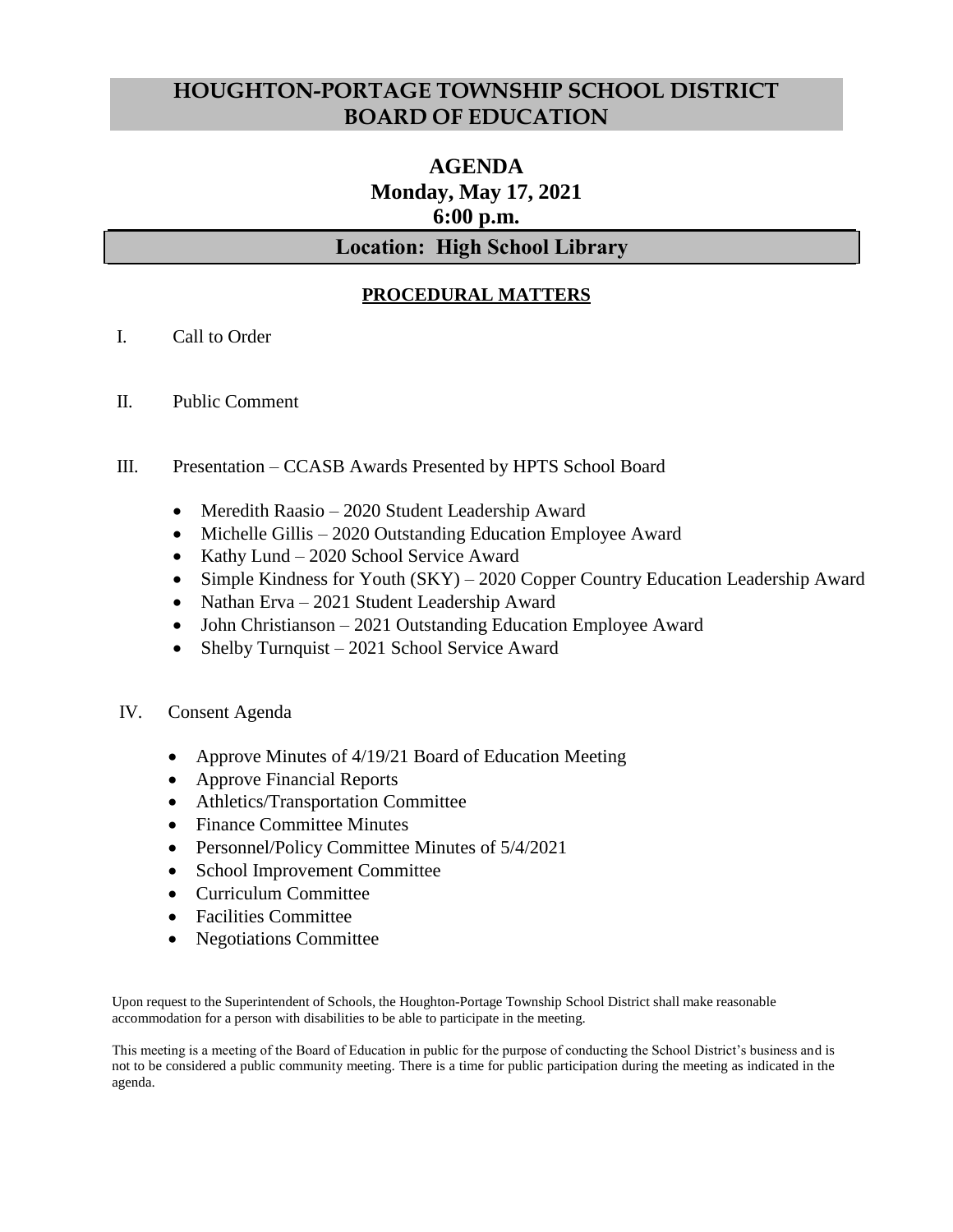#### **Page 2 Board Agenda –5/17/21**

- V. Administrative Reports
	- John Sanregret, Athletic Director
	- Shelby Turnquist, Director of Food Service
	- Cole Klein, High School Principal
	- Julie Filpus, Middle School Principal
	- Anders Hill, Elementary School Principal
	- Doreen Kramer, Superintendent

### VI. MASB & MASA Reports

#### VII. Discussion/Action Items

1. Resolution to approve the Monthly Covid19 Instructional Delivery Method

Moved by \_\_\_\_\_\_\_\_\_\_\_\_\_\_\_\_\_\_\_\_\_, seconded by \_\_\_\_\_\_\_\_\_\_\_\_\_\_, to approve the monthly Covid19 instructional delivery method.

| Y eas: |  |
|--------|--|
| Nays:  |  |

2. Resolution Designating Representative for CCISD June 7, 2021, Biennial Election

Moved by \_\_\_\_\_\_\_\_\_\_\_\_\_\_\_\_\_\_\_\_\_, seconded by \_\_\_\_\_\_\_\_\_\_\_\_\_\_, the Board approve designating an electoral representative for the CCISD June 7, 2021 biennial election.

Yeas: Nays:  $\blacksquare$ 

3. Resolution to Approve the CCISD's 2021-2022 Proposed Budget

Moved by , seconded by \_ , the Board approve the CCISD's 2021-2022 Proposed Budget.

Upon request to the Superintendent of Schools, the Houghton-Portage Township School District shall make reasonable accommodation for a person with disabilities to be able to participate in the meeting.

This meeting is a meeting of the Board of Education in public for the purpose of conducting the School District's business and is not to be considered a public community meeting. There is a time for public participation during the meeting as indicated in the agenda.